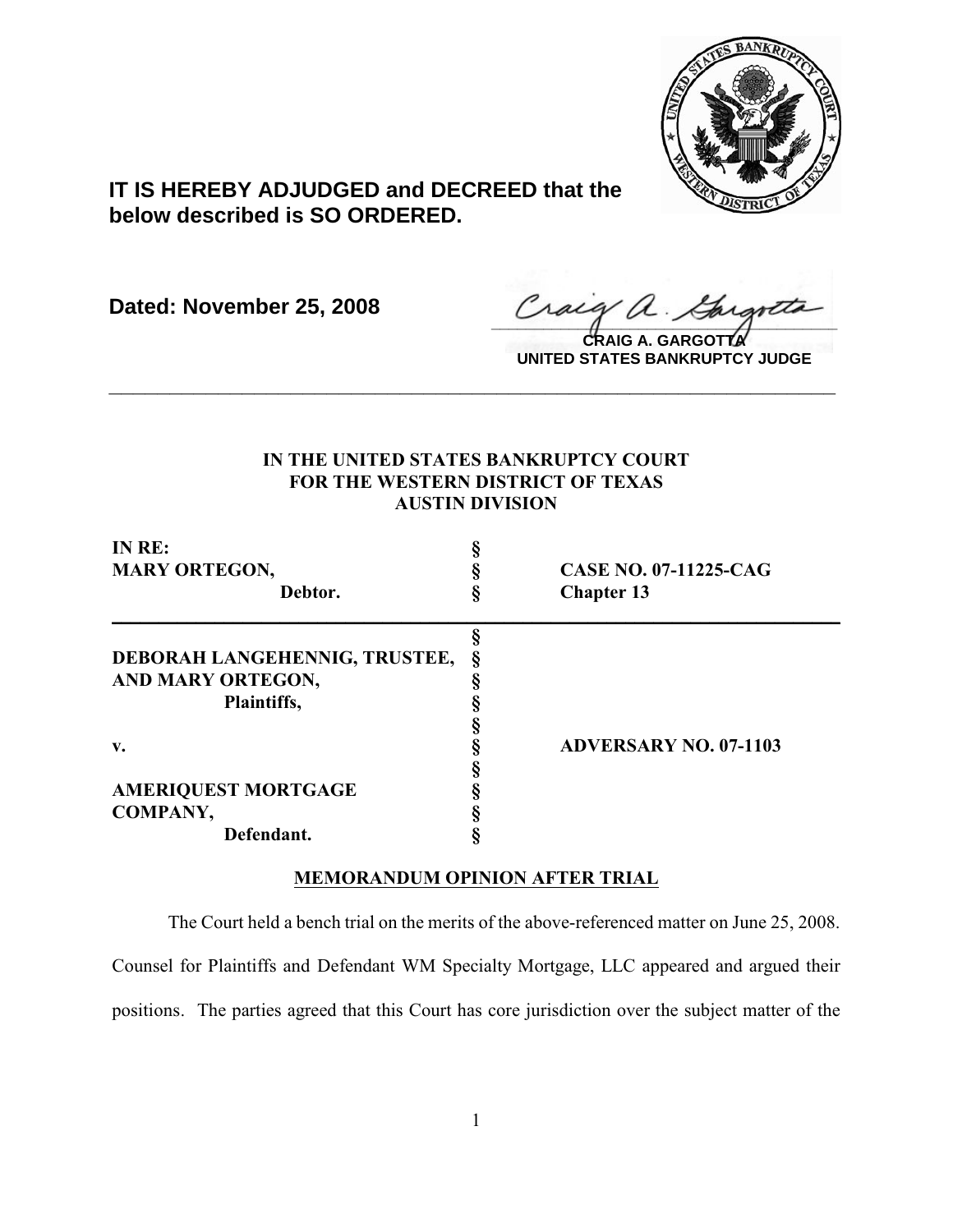claims. The parties agreed that no other parties need to be joined in this suit.<sup>1</sup> Plaintiffs admitted Exhibits 1-10, and Defendant admitted Exhibits 1-15 into the record of the trial. The Court took the matter under advisement. The following constitutes the Court's findings of fact and conclusions of law pursuant to Federal Rule of Bankruptcy Procedure 7052. For the reasons stated herein, the Court finds in favor of the Defendant Ameriquest Mortgage Company and Defendant WM Specialty Mortgage, LLC and awards to Plaintiffs a take nothing judgment against Defendants.

#### General Background

Plaintiffs Mary Ortegon (Debtor in this bankruptcy case) and Deborah Langehennig (Chapter 13 Trustee) filed this suit against Defendant Ameriquest Mortgage Company (AMC), alleging that Defendant AMC violated various provisions of the Texas Constitution governing home equity loans made on homesteads (hereinafter referred to as the Texas Home Equity Lending provisions). Specifically, they assert that information was not written into a document that Plaintiff Ortegon signed when she obtained a loan from Defendant AMC, specifically, a document that stated the value of the property on which the loan was being made, and that this failure to include such information is a constitutional violation. Defendant AMC, and Defendant WM Specialty Mortgage, LLC, which was allowed to intervene as a defendant in this suit at about the time of the trial, contest that any such violation occurred, but in any event, argue that all claims are barred by the applicable limitations period as being brought too late.

On April 16, 2003, Defendant AMC made a \$121,500 loan to Plaintiff Ortegon and Jerry Lopez, Jr. To secure repayment of the loan, Plaintiff Ortegon and Mr. Lopez executed a Texas

 $<sup>1</sup>$  Jerry Lopez, Jr. is a co-borrower on the note at issue with Plaintiff Mary Ortegon, however, he is not a party to</sup> this suit. It is unclear whether Mr. Lopez is the son or brother of Ms. Ortegon. Prior to the loan closing, Ms. Ortegon conveyed ½ interest in the property at issue to Mr. Lopez.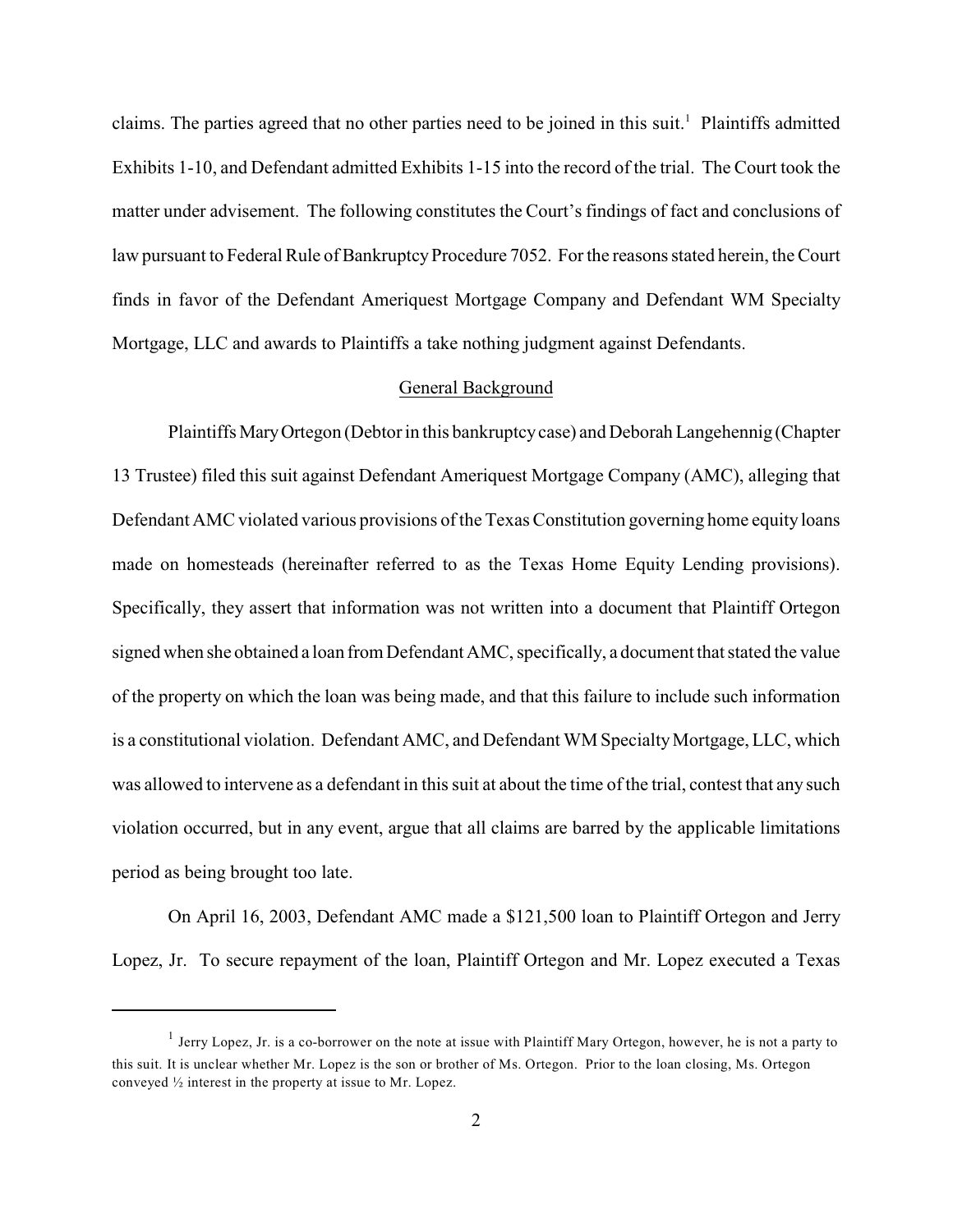Home Equity Security Instrument (First Lien) granting Defendant AMC a first lien on the property located at 4901 Allison Cove, Austin, Texas 78741 (the Property). The proceeds ofthis home equity loan were used to pay off a pre-existing loan in the amount of \$92,728.33 owed by Plaintiff Ortegon to Countrywide Home Loans, Inc. and which was secured by liens on the Property. Plaintiff Ortegon had originally borrowed \$104,400 from CLN Mortgage to finance the purchase of the Property from Michele Damerau.<sup>2</sup> The CLN loan was secured by a Vendor's Lien retained in a Warranty Deed to Plaintiff Ortegon dated October 31, 1995 which included language that the lien on the Property be retained in favor of CLN until the loan was paid. The CLN loan was additionally secured by a Deed of Trust of the same date which granted CLN a first lien against the Property. The CLN Loan and Deed of Trust and Vendor's Lien were assigned to Countrywide Funding Corporation d/b/a America's Wholesale Lender on October 31, 1995. W.M. Specialty Mortgage, LLC is now the beneficial owner of the Mary Ortegon loan and securing liens by assignment from Defendant AMC, with servicing of the loan performed by Citi Residential Lending, Inc. *See* Defendant's Exhibit 14, Assignment and Transfer of Lien Between Defendant AMC and Defendant W.M. Specialty Mortgage, LLC, dated Dec. 6, 2004. At trial, the attorney for Defendant WM Specialty Mortgage LLC explained that beneficial ownership of the subject loan originated by Ameriquest Mortgage Company was transferred to WM Specialty Mortgage, LLC on May 23, 2003 but that Ameriquest Mortgage Company retained servicing of the loan through the Fall 2007, when Citi Residential Lending acquired Ameriquest Mortgage Company and began servicing the subject loan.

 $\mu$ <sup>2</sup> Plaintiff Ortegon borrowed the money from CLN Mortgage with a co-borrower, Fernando E. Mireiles. However, she assumed all of the debt owed by Fernando E. Mireles in June 2002. Mr. Mireiles plays no part in this lawsuit.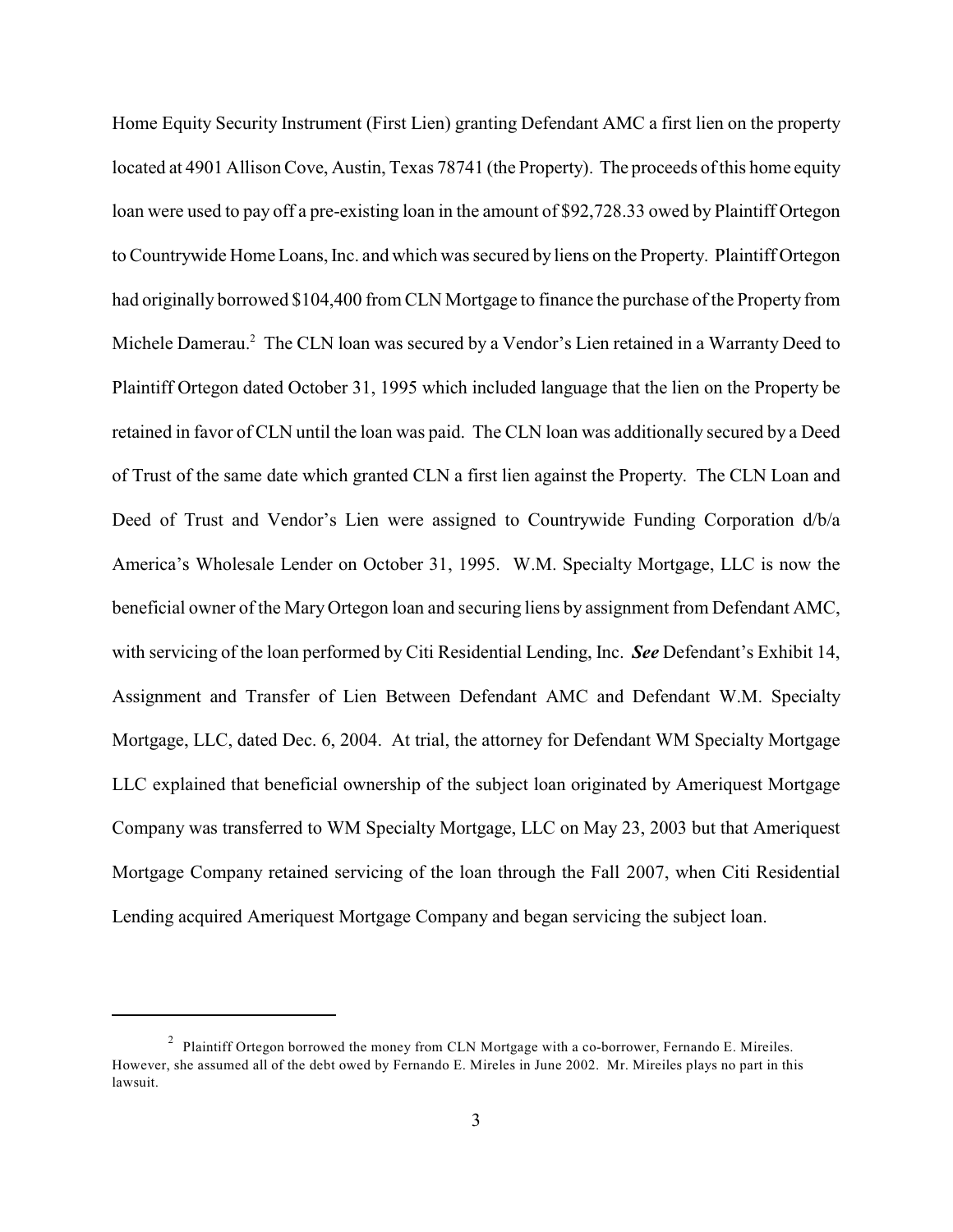#### Procedural History

In this suit, Plaintiffs assert that Defendant AMC violated Texas Constitution, Article XVI,  $\S 50(a)(6)(Q)(iii)$  when at the closing of the loan with Defendant, one of the required documents, an Affidavit of Acknowledgment as to Fair Market Value of Homestead Property, contained two blanks that were not filled in with information, one blank being for the date of the extension of credit and the second blank being for the value of the homestead at the time of the extension of credit. At the time of the closing of the loan in April 2003,  $\S$  50(a)(6)(Q)(iii) provided that "the owner of the homestead not sign any instrument in which blanks are left to be filled in."<sup>3</sup> Defendant AMC declined to cure after Plaintiffs made demand for the same, responding that the Affidavit did not contain any omissions and that Defendant had complied with all provisions of the Texas Home Equity Lending provisions.<sup>4</sup> By failing to cure the defect, Plaintiffs assert that Defendant AMC is liable to them pursuant to Article XVI,  $\S$  50(a)(6)(Q)(x) which provides that "the lender or any holder of the note for the extension of credit shall forfeit all principal and interest of the extension of credit if the lender or holder fails to correct the failure to comply not later than the  $60<sup>th</sup>$  day after the date the lender or holder is notified by the borrower of the lender's failure to comply . . . .." As damages, Plaintiffs seek to have the lien upon the Homestead declared void, all payments of principal and interest made by Plaintiff Ortegon on the loan refunded, and Plaintiffs' reasonable

 $A^3$ After a 2007 amendment, the section now reads "the owner of the homestead not sign any instrument in which blanks relating to substantive terms of agreement are left to be filled in." Tex. Const. art. XVI, § 50(a)(6)(Q)(iiii) (amended 2007).

<sup>&</sup>lt;sup>4</sup> Plaintiff Ortegon made demand upon Defendant to cure the violation in compliance with § 50(a)(6)(Q)(x)(f), which provides "if the failure to comply cannot be cured under Subparagraphs  $(x)(a)-(e)$  of this paragraph, curing the failure to comply by a refund or credit to the owner of \$1,000 and offering the owner the right to refinance the extension of credit with the lender or holder for the remaining term of the loan at no cost to the owner on the same terms, including interest, as the original extension of credit with any modifications necessary to comply with this section or on terms on which the owner and the lender or holder otherwise agree that comply with this section[.]" Tex. Const. art. XVI,  $§ 50(a)(6)(Q)(x)(f).$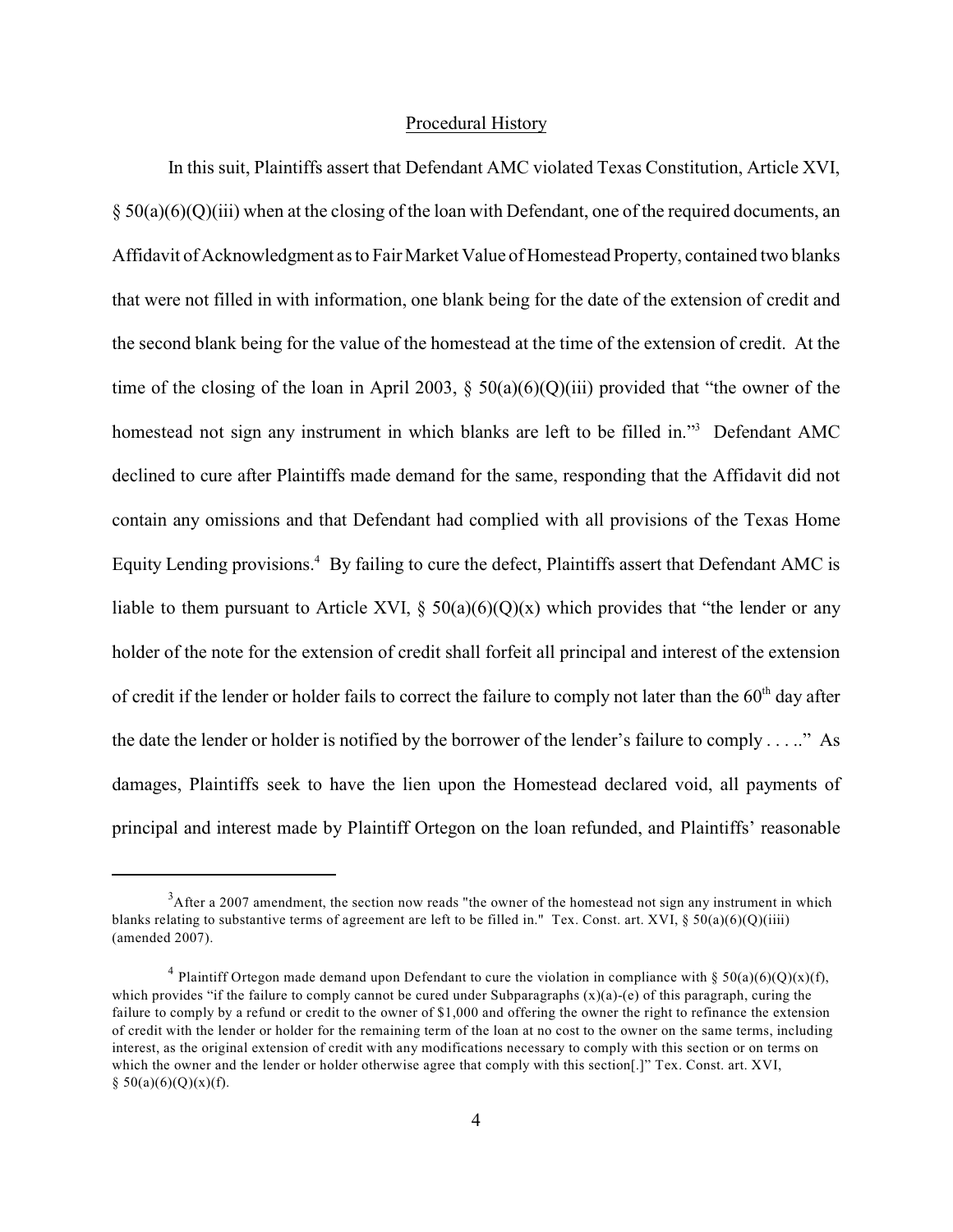attorney's fees be paid by Defendant as allowed by Texas Civil Practices and Remedies Code § 38.001 *et. seq*.

AMC answered by generally denying the allegations of Plaintiffs' Complaint. (Doc. No. 6).

Plaintiffs then filed a motion for partial summary judgment, asserting that at closing, Plaintiff Ortegon signed an Affidavit that had blanks left to be completed, which is a violation of the Texas Home Equity Lending provisions. Thus, Plaintiffs should be allowed damages that include invalidation of Defendant AMC's lien on the homestead property, a return of principal and interest paid on the violating loan, and attorney's fees. Plaintiffs provided affidavits of both Plaintiff Ortegon and her bankruptcy counsel in support of their claim that the "Affidavit of Acknowledgment as to fair Market Value of Homestead Property" impermissibly contained two blanks. Further, Plaintiffs alleged that Plaintiff Ortegon sent the statutorily-required cure notice to Defendant AMC, which responded by indicating the Affidavit it had in its records was completely filled out. Plaintiffs contended that there was no issue of anymaterial fact, and, as such, the Court could render judgment for Plaintiffs.

Defendant responded in its Response to Plaintiffs' Motion for Partial Summary (Doc. No. 30), stating there was an issue of material fact regarding which Affidavit was the correct affidavit. Further, because the Affidavit did not alter or create a legal right, it was not a material document to the loan at issue. Defendant alleged that, because the Texas Constitution contains no specific statute of limitations for an action to rescind or void a loan, Texas Civil Practices and Civil Remedies Code  $\S$  16.051 applies.<sup>5</sup> This section provides that when there is no express statute of

 $<sup>5</sup>$  "Every action for which there is no express limitations period, except an action for the recovery of real</sup> property, must be brought not later than four years after the day the cause of action accrues. Tex. Civ. Rem. Code § 16.051 (Vernon 2008).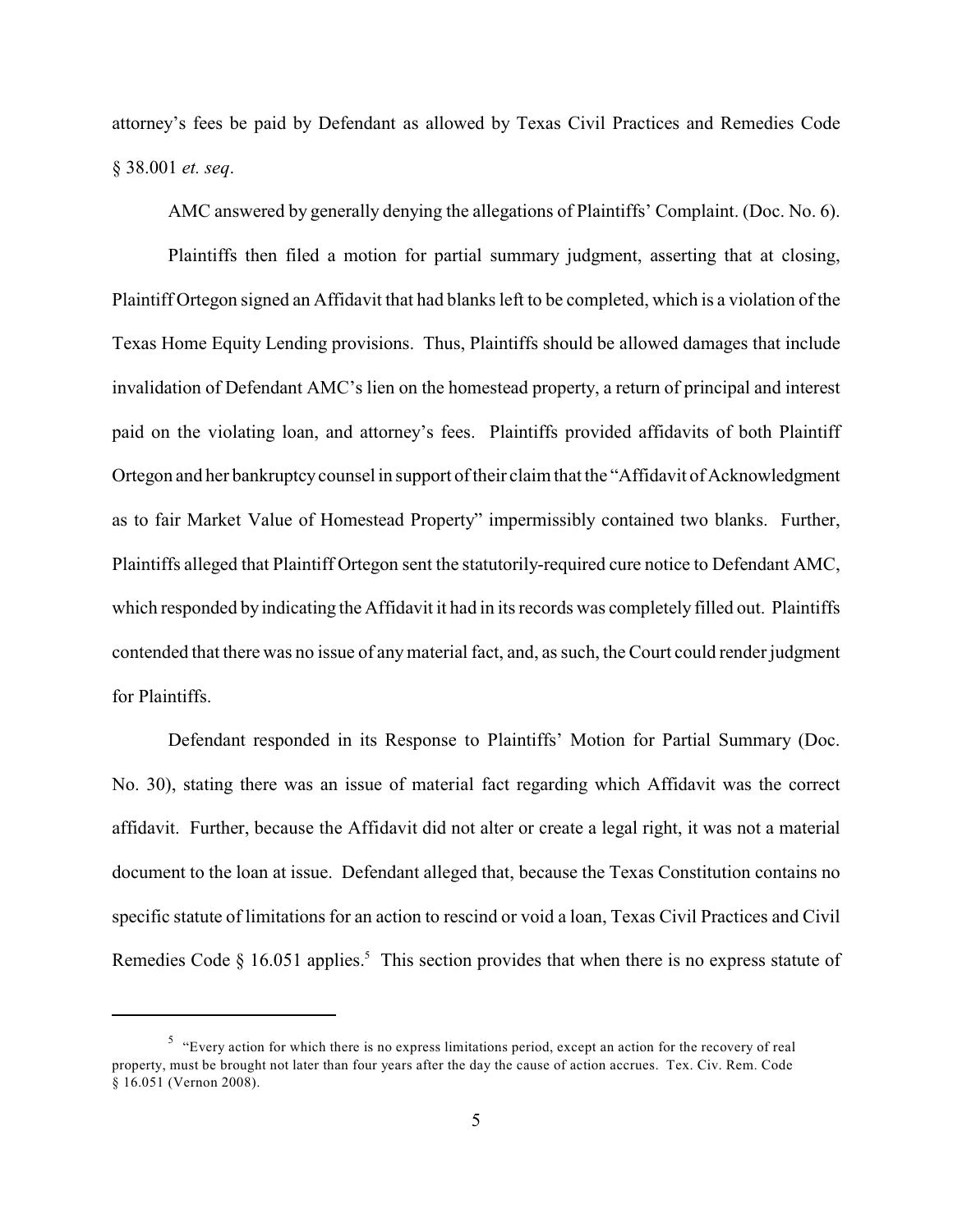limitations governing an action, the residual statute of limitations of four (4) years is used. Third, Defendant argued that the Plaintiffs' failure to join JerryLopez, Jr. (a purported ½ interest co-owner of the property) violated Federal Rule of Civil Procedure 19 in that Mr. Lopez was an indispensable party to the instant action. Fourth, Defendant argued that damages were limited to the "extension of credit" and not the entire amount of the indebtedness. Finally, Defendant AMC argued that, should its lien on the Property be invalidated, it was subrogated to the prior Countrywide deed of trust and vendor's lien that Defendant had paid in the amount of \$92,728.33.

In their reply, Plaintiffs argued that no material fact issue existed as to the execution of the Affidavit and the omitted information contained in that document. (Doc. No. 31). Further, Plaintiffs argued that the Affidavit did create or alter a legal right. Plaintiff also asserted that Defendant failed to cure the home equity violation in a timely manner and that Defendant's remaining defenses were not before this Court. Further, Plaintiffs argued limitations did not run until demand is made on a party, and Plaintiffs' failure to join Mr. Lopez did not preclude their ability to contest Defendant's lien. After considering the arguments and evidence presented, the Court denied Plaintiffs' motion for summary judgment.

Defendant then filed its First Amended Answer and Original Counterclaim, alleging the same defenses that were stated in its Response to Plaintiffs' Motion for Summary Judgment, and asserting a counterclaim for declaratory judgment under 28 U.S.C. § 2201 and Texas Civil Practices and Remedies Code § 37.001. (Doc. No. 36). Defendant's counterclaim requests that, should the Court determine the Defendant AMC's deed of trust not be valid, perfected and enforceable in all respects, then Defendant AMC should be equitably subrogated to the Countrywide deed of trust and vendor's lien.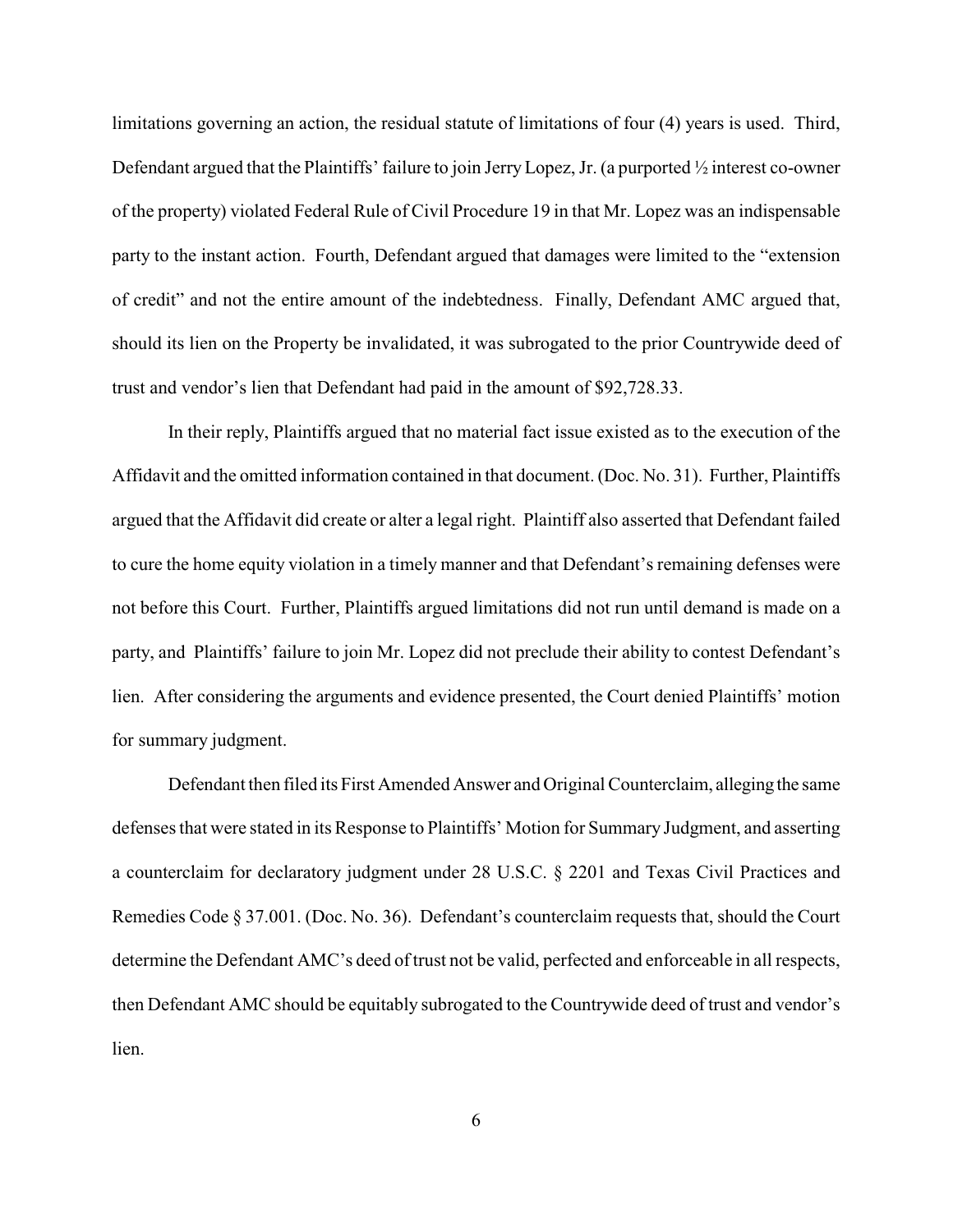Thereafter, Defendant AMC filed a Motion for Partial Summary Judgment alleging that the

following facts were not in dispute:

(1) AMC made a loan to Ms. Ortegon and Mr. Lopez in the amount of \$121,500.00 on April 23, 2003.

(2) Ms. Ortegon conveyed an one-half  $(\frac{1}{2})$  interest in the subject property to Mr. Lopez.

(3) The AMC loan proceeds were used to pay off the pre-existing Countrywide loan in the amount of \$92,728.33.

(4) The AMC deed of trust in paragraph 24 contains a right of subrogation for the lender to any prior liens and debts outstanding on the Property prior to execution of the AMC deed of trust, whether these liens or debts were assumed by AMC or released by payment from AMC.

Defendant re-asserted that Plaintiffs' claims were barred by limitations. Further, Defendant argues that it was entitled to a limitation of damages such that, if Defendant was determined to be subrogated to Countrywide's lien, then Defendant would be liable for damages for the extension of credit that exceeded the amount used to payoff Countrywide's loan. Finally, Defendant asserted that it was entitled to summary judgment on its counterclaim to enforce its right of subrogation based upon the Texas Supreme Court's decision in *LaSalle Bank N.A., a/k/a LaSalle National Bank, as Trustee and LaSalle National Bank, as Trustee Under the Pooling and Servicing Agreement Dated June 1, 1999, Series 1999-2 v. Lorae White and Gerald Geistweidt*, 246 S.W.3d 616, 621 (Tex. 2007), *reh'g denied* March 28, 2008. That decision determined that Texas Constitution, Article XV, § 50(e) did not abrogate the longstanding common law principle that equitable subordination applies to protect lenders of money on homestead property, even lenders whose loans violated constitutional provisions. *Id.* at 620. Thus, LaSalle Bank, despite having violated the home equity loan requirements set forth in § 50, could still claim an entitlement to equitable subrogation to the extent its loan proceeds were used to refinance and extinguish a prior valid purchase money lien held by another creditor on the homestead. *Id.*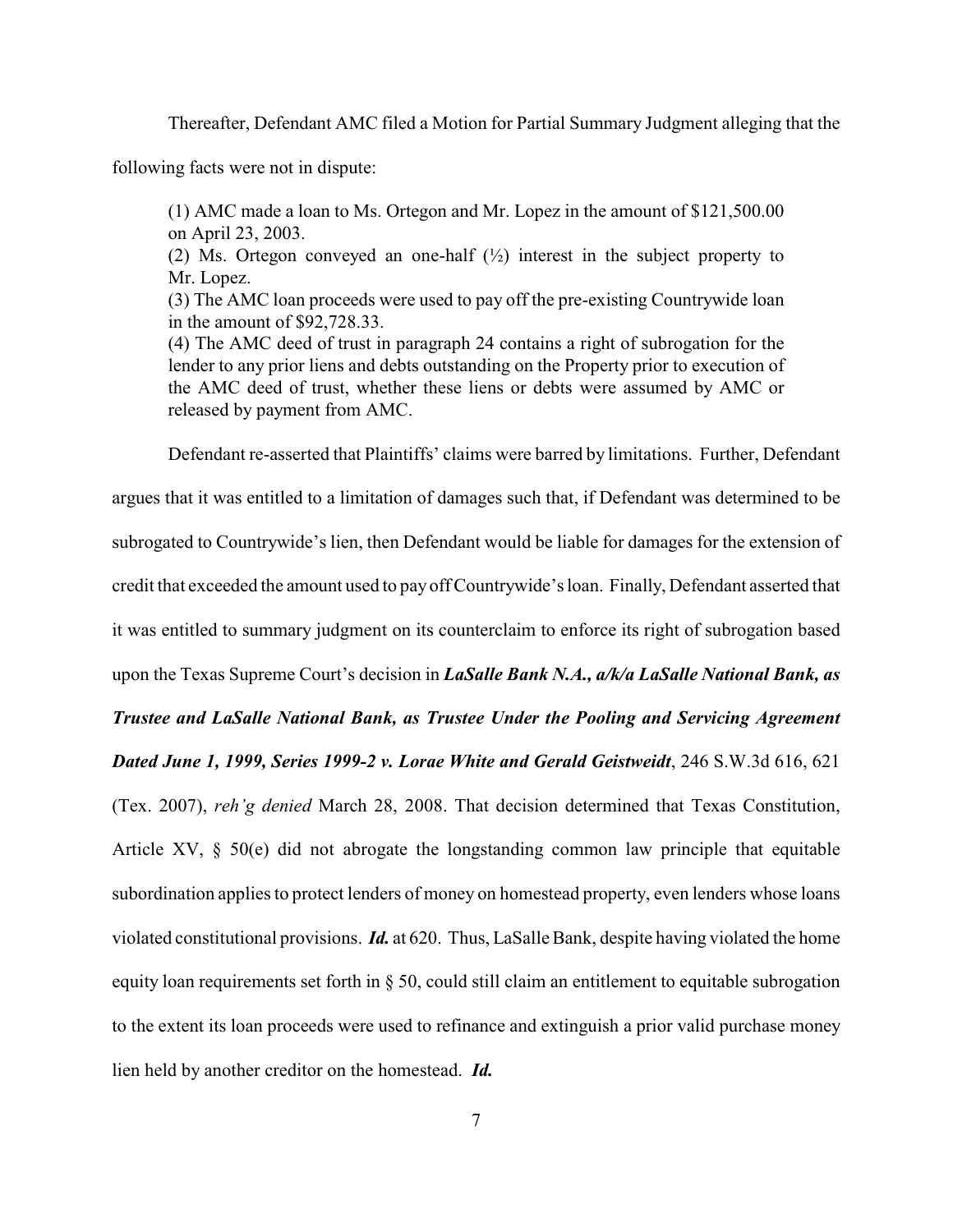Plaintiffs' Response to Defendant's Motion for Partial Summary Judgment admitted the Defendant's statement of undisputed facts except for the fact that Ms. Ortegon asserted she conveyed the one-half interest in the subject property to Mr. Lopez at the insistence of Defendant AMC in order to qualify for the loan. (Doc. No. 42). Plaintiffs reiterated that their claims were not barred by limitations and that Defendant was only entitled to have its lien equitably subrogated if it be proven that the Countrywide lien was valid.

Defendant then filed a Reply to Plaintiffs' Response (Doc. No. 43) and a Post Hearing Brief in Support of AMC's Motion for Partial Summary Judgment. (Doc. No.  $44$ ).<sup>6</sup> In its Reply, Defendant argued that there was no issue of material fact regarding the allegations that Defendant relied on in support of its Motion for Summary Judgment. Defendant asserted that Plaintiffs failed to provide any evidence to support the claim that Plaintiff Ortegon conveyed the one-half interest in the subject property to Mr. Lopez at the insistence of AMC in order to qualify for the loan at issue nor was this claim asserted in the Complaint. Defendant asserted that limitations barred this suit because: 1) Plaintiffs asserted the loan violated the provisions of the Texas Home Equity Lending provisions at the time the loan was made in April 2003; 2) the Texas Constitution contains no express provision definingwhen a cause of action for a violation of the home equity provisions arises so courts must look to common law; 3) under Texas common law, the accrual of a cause of action occurs when the defendant's wrongful conduct causes some legal injury; and 4) the claim arose in April 2003, and this suit was not filed until September 26, 2007, after the four-year limitations period ran. Further, Defendant argued that in no pleading had Plaintiffs challenged the validity of the prior lien held by Countrywide, nor had they answered Defendant's counterclaim for declaratory judgment

 ${}^{6}$ At a hearing held on Plaintiffs' Motion for Summary Judgment held December 17, 2007, the Court invited argument and briefing from the parties as to the application of a statute of limitations.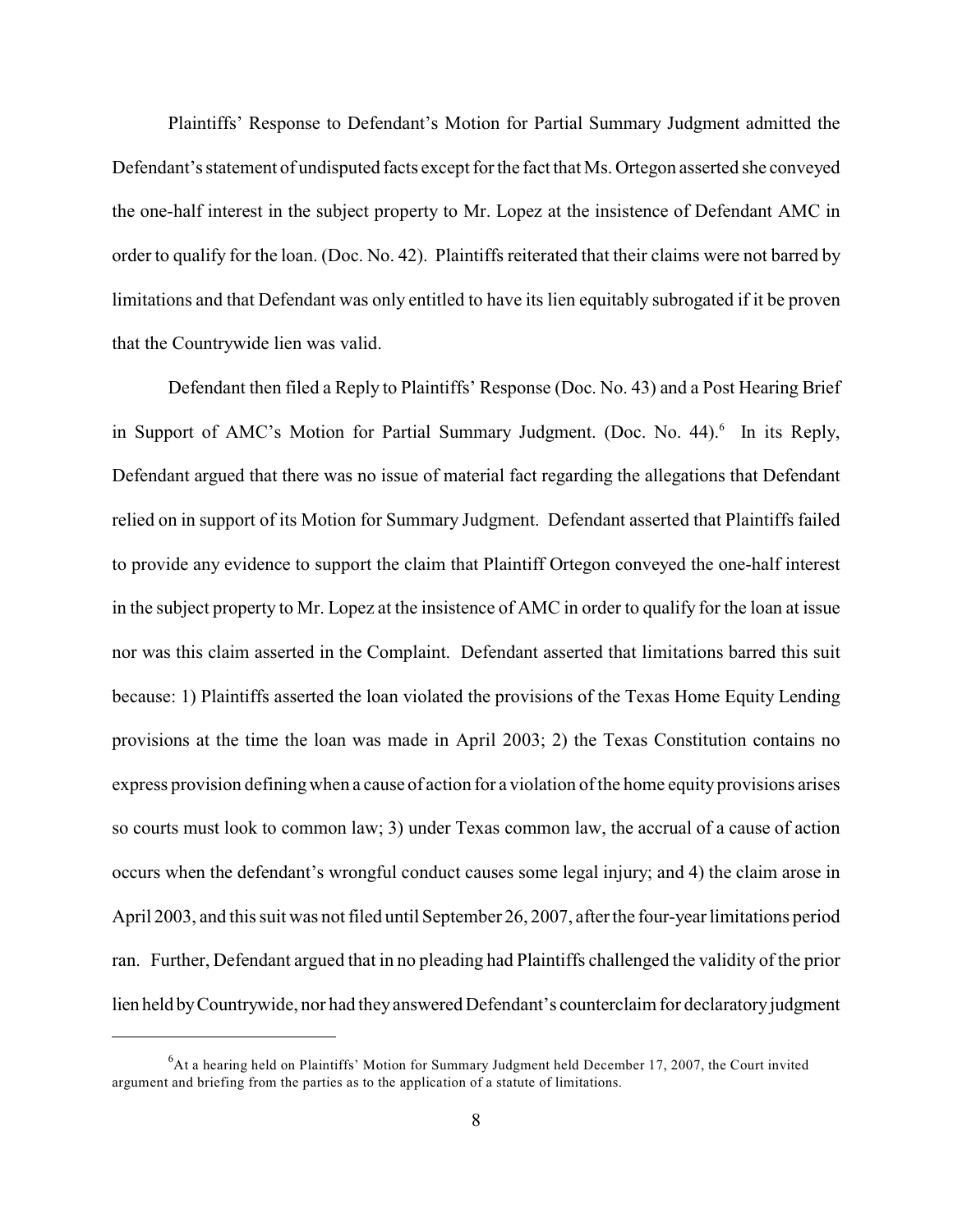that it was entitled to subrogation of the Countrywide lien, thus, Defendant was entitled to subrogation.

In its Post Hearing Brief submitted after the hearing on the summary judgment motion, Defendant AMC argued that Plaintiffs failed to plead any facts to put Defendant on notice that Plaintiffs sought to invoke the discovery rule as an affirmative defense to the affirmative defense of limitations. Further, Defendant argued that Plaintiffs had failed to answer its First Amended Original Answer, specifically its affirmative defense of limitations set forth in that answer. Thus, Defendant argued, Plaintiffs were limited to the claims made in their Original Complaint, and in that pleading, they did not plead the discovery rule. It asserted the alleged injury occurred at the time of the loan closing when Plaintiffs signed the Affidavit which they claim contained impermissible blanks. Defendant asserted that Plaintiff Ortegon is charged with knowledge of the instruments she signed, citing *In re Degley*, 797 S.W.2d 299, 304 (Tex. App.–Corpus Christi 1990, no writ) that under Texas law, a party who signs a contract is charged with notice of its contents as a matter of law, despite an alleged claim of ignorance or inability to understand. Further, Defendant asserted that Plaintiff Ortegon conceded she received copies of the documents she signed at closing, thus, there could be no "later" discovery.

On June 16, 2008, the Court issued an Order Granting in Part Defendant's Motion for Summary Judgment and Reserving Ruling in Part on Defendant's Motion for Summary Judgment. (Doc. No. 56). In that order, it found that Defendant AMC's loan proceeds had paid a valid lien on the Property: 1) Defendant AMC had provided proof of the validity of the prior lien held first by CLN Mortgage and then by Countrywide; 2) Plaintiffs had not submitted any evidence to show invalidity of the prior lien; and 3) Plaintiffs failed to answer Defendant's counterclaim for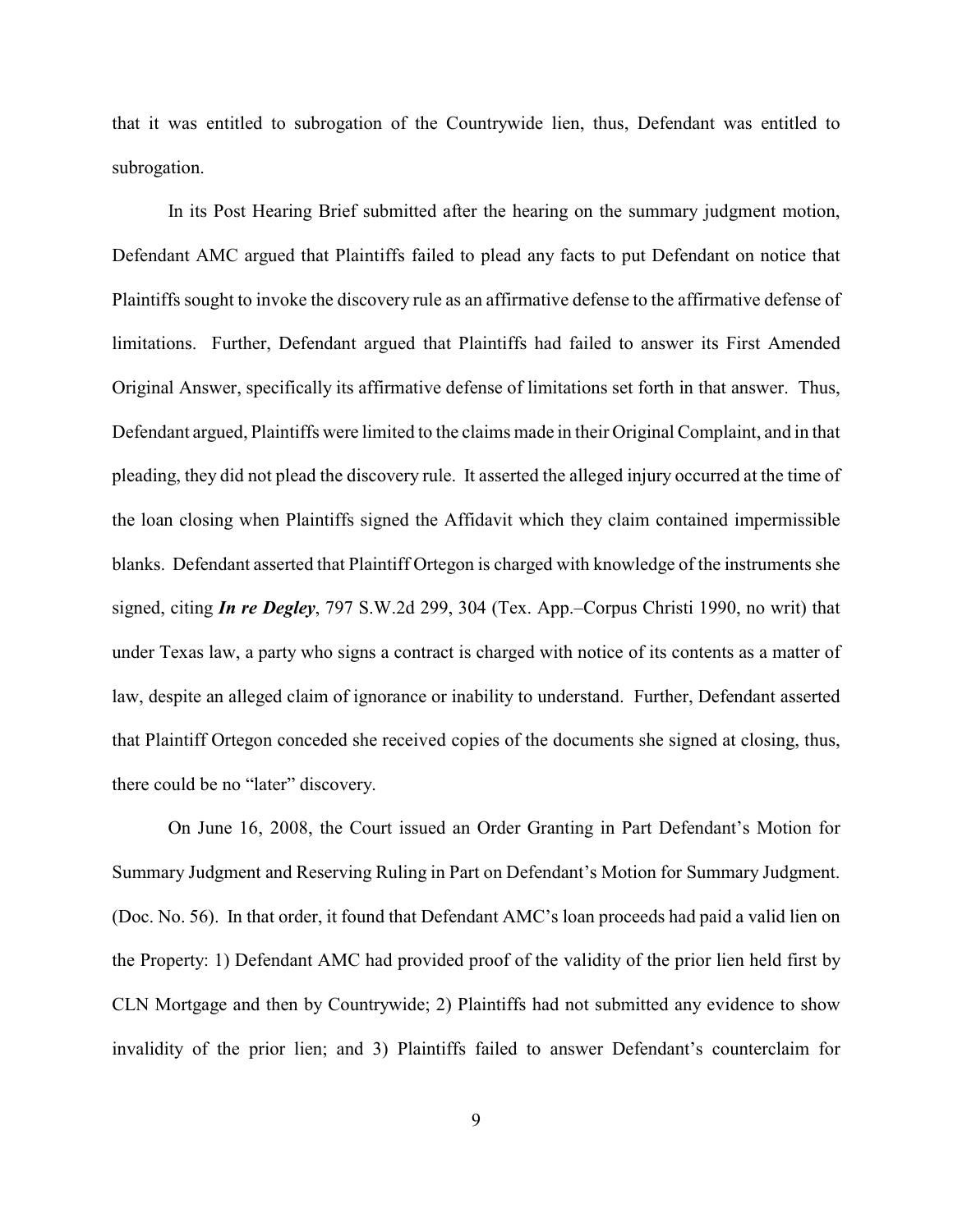subrogation made in Defendant's First Amended Original Answer and Original Counterclaim. Thus, Defendant AMC was granted summary judgment such that, should its first lien against the property located at 4901 Allison Cove, Austin, Texas 78741 be found not valid, perfected, and enforceable in all respects because of a violation of the Texas Home Equity Lending provisions, Defendant AMC is contractually, expressly, and equitably subrogated to the CLN Mortgage deed of trust and the CLN vendor's lien against the Property, which were assigned to Countrywide Home Loans, Inc., to the extent that the same were released after payment of loan proceeds from Defendant AMC, plus interest from the date of the AMC loan closing at the highest permissible rate. The Court reserved ruling on whether Plaintiffs' claims are barred by limitations and allowed the parties to reurge this issue at trial.

At the time of trial, WM Specialty Mortgage, LLC (WM) was granted leave to intervene as a defendant in this adversary proceeding because it is the beneficial owner of the loan and securing liens at issue by assignment from Ameriquest Mortgage Company, with servicing of the loan presently performed by Citi Residential Lending, Inc. Defendant WM, acting by and through its servicer Citi Residential Lending, Inc., filed its Answer and Counterclaim. In that pleading, it asserted as affirmative defenses the four-year statute of limitations contained in Texas Civil Practices & Remedies Code § 16.051 and contractual and equitable subrogation to the purchase money vendor's lien and purchase money deed of trust lien granted in favor of CLN Mortgage when Plaintiffs purchased the property (and which liens were later assigned to Countrywide Funding Corporation d/b/a America's Wholesale Lender and paid from the proceeds of the Defendant AMC loan). Defendant WM asserted a counterclaim that, should the loan be found to have violated  $\S 50(a)(6)(Q)(iii)$  and that claim is not barred by limitations, it be entitled to a declaratory judgment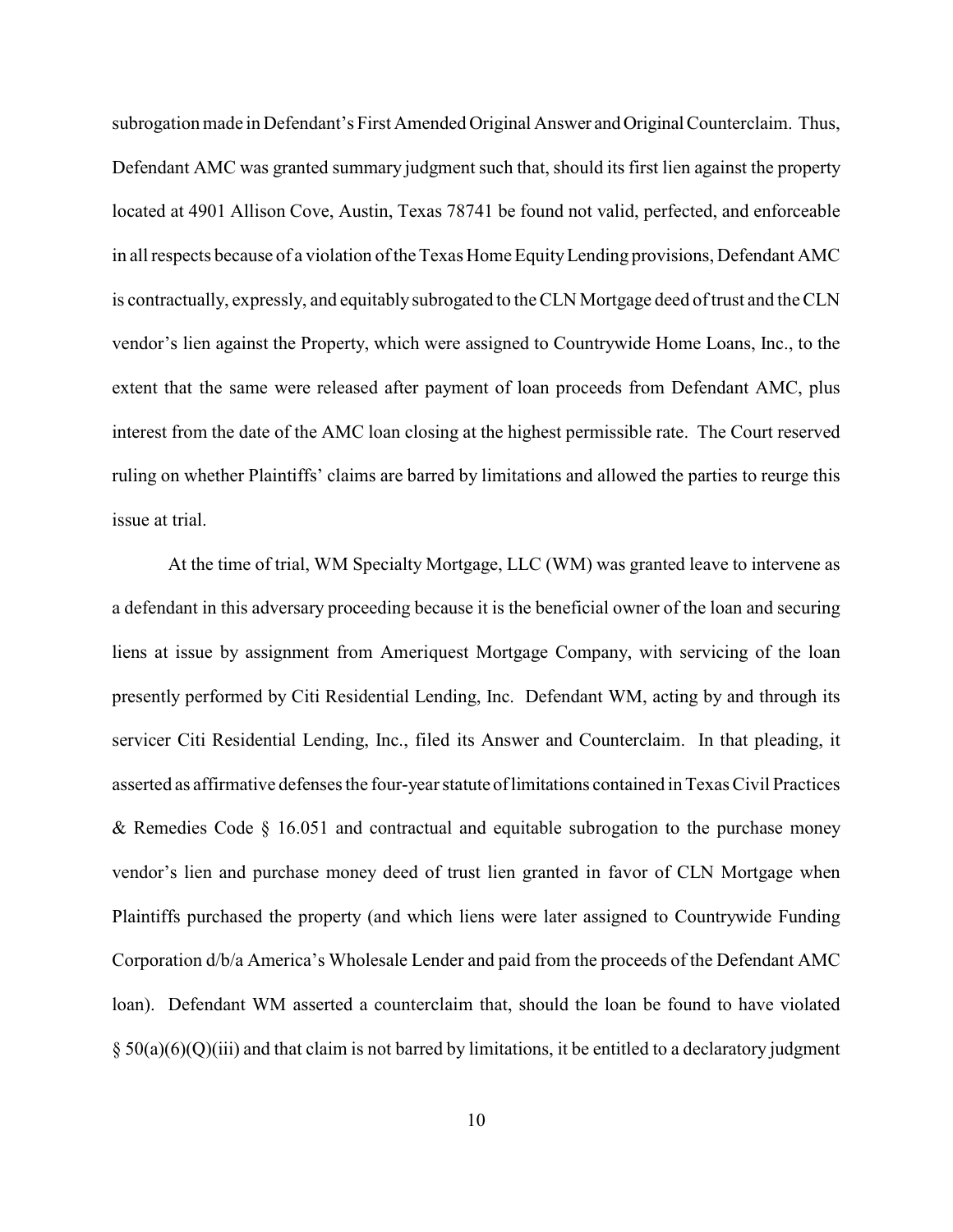that it is the beneficiary of a lien against the Property in the amount of \$92,728.33 plus interest because this amount was paid by Defendant AMC to discharge the prior loan and lien held by CLN Mortgage and it, Defendant WM, is the beneficial owner of the loan made to Plaintiff by Defendant AMC. Defendant WM's arguments are somewhat identical to those raised by Defendant AMC.

On June 25, 2008, the Court held a trial on the merits. Plaintiff Ortegon was present in the courtroom but her testimony was proffered by her attorney. In that proffer, Plaintiff Ortegon stated that she had no independent recollection of the Affidavit having blanks of information in it when she signed it. However, she was given a copy of all of the documents produced at the closing of the subject loan, including a copy of the Affidavit that had the two blanks of information left to be completed. Defendant WM did not proffer any testimony nor challenge the proffered testimony of Plaintiff. No witnesses provided testimony. The parties presented evidence through exhibits and made legal arguments. Defendant WM presented documents that established a chain regarding Ms. Ortegon's ownership of the property and documents reflecting the loan transactions involving Countrywide and AMC. Defendant also provided copies of the loan documents as they relate to the AMC financing. Plaintiffs provided copies of the closing documents associated with the AMC loan closing and copies of the demand to cure made on AMC. Neither party contested the other party's exhibits and all exhibits were admitted into the record of the trial.

For purposes of trial, should limitations not apply, Defendant argued that it did not matter whether there were omissions in the contested Affidavit because the Affidavit was not an "instrument," it was not a type of document referred to in  $\S 50(a)(6)(Q)(iii)$  that was prohibited to contain blanks of information. In other words, the prohibition contained in  $\S 50(a)(6)(Q)(iii)$  that "the owner of the homestead not sign any instrument in which blanks are left to be filled in" does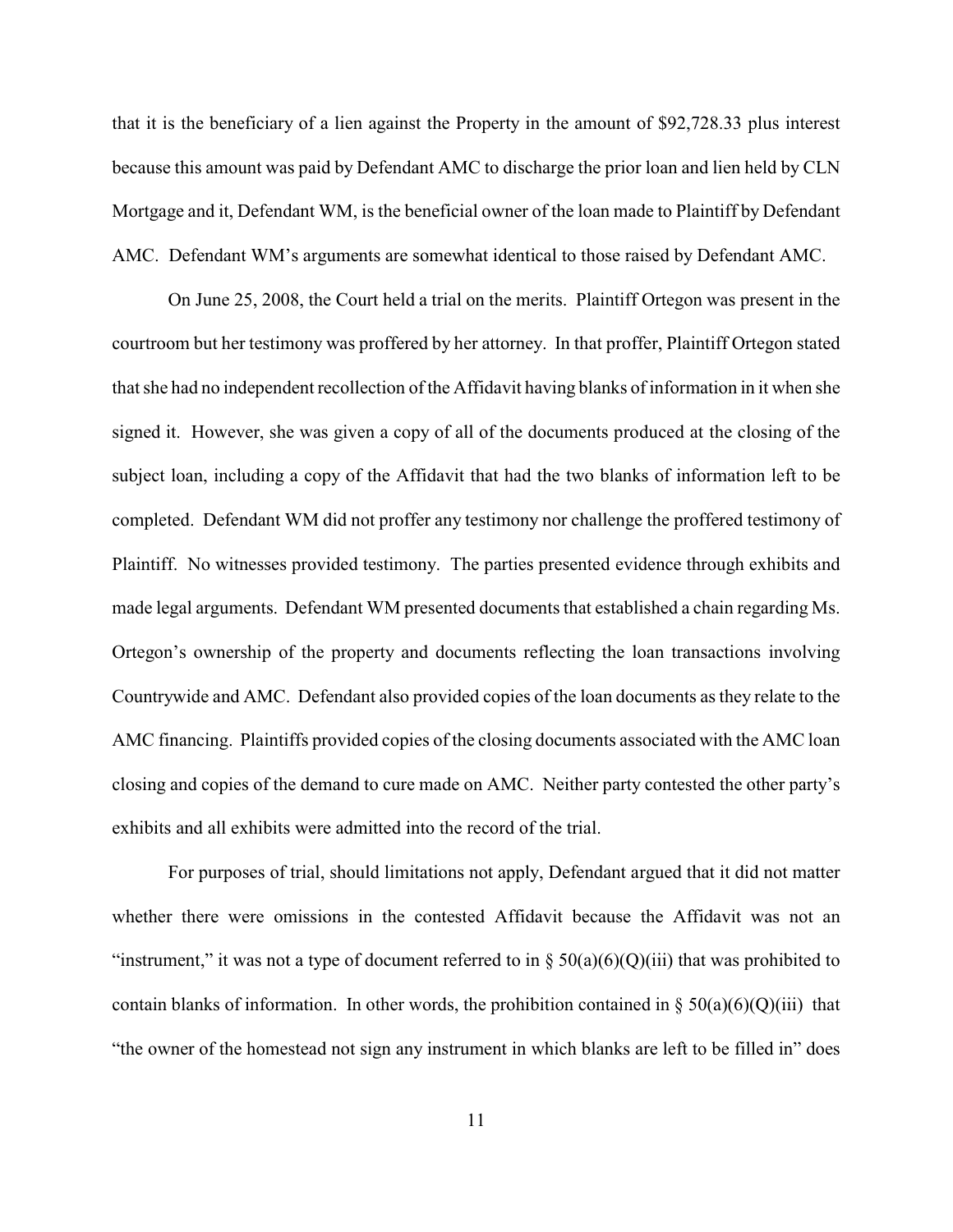not apply to an acknowledgment of homestead value. Even the statute governing acknowledgments of value, Art. XVI,  $\S 50(a)(6)(Q)(ix)$ , which states "the owner of the homestead and the lender sign a written acknowledgment as to the fair market value of the homestead property on the date the extension of credit is made" does not require the acknowledgment to be in the form of an affidavit, thus, lessening its status and indicating it is not an instrument.

Defendant WM argued that regulatory commentary, issued by the Office of the Consumer Credit Commissioner, joined in by the Commissioners of the Departments of Banking, Credit Unions, and Savings & Loans, effective October 7, 1998, spoke to the issue of blanks being left in documents as referenced in §  $50(a)(6)(Q)(iii)$ . Defendant argued that this prohibition refers to material terms of the loan contract and not to signature blocks that must be signed to execute the documents, indicating a two-fold purpose of the Texas Home Equity Lending provisions of allowing home equity loans but providing protection to borrowers from unscrupulous lenders.

Defendant argued that a later administrative commentary, Senate Joint Resolution  $\S 153.20$ , issued by the Finance and Credit Union Commissioners in September 2003, defined the term "instrument" to be a "document or record that creates or alters a legal obligation of a party." Defendant admitted that this commentary was not in effect at the time of the subject loan but represents a continuing administrative commentary that requires major contract terms, such as interest rate, length of loan, and amount of the loan, to be set forth on all documents. Defendant argued that a 2007 amendment to  $\S 50(a)(Q)(iii)$  shows this purpose by more clearly stating that "the owner of the homestead not sign any instrument in which blanks *relating to substantive terms of agreement* are left to be filled in."<sup>7</sup> Additionally, Defendant argued that the text of another section,

 $7$  The amendment is shown in italics.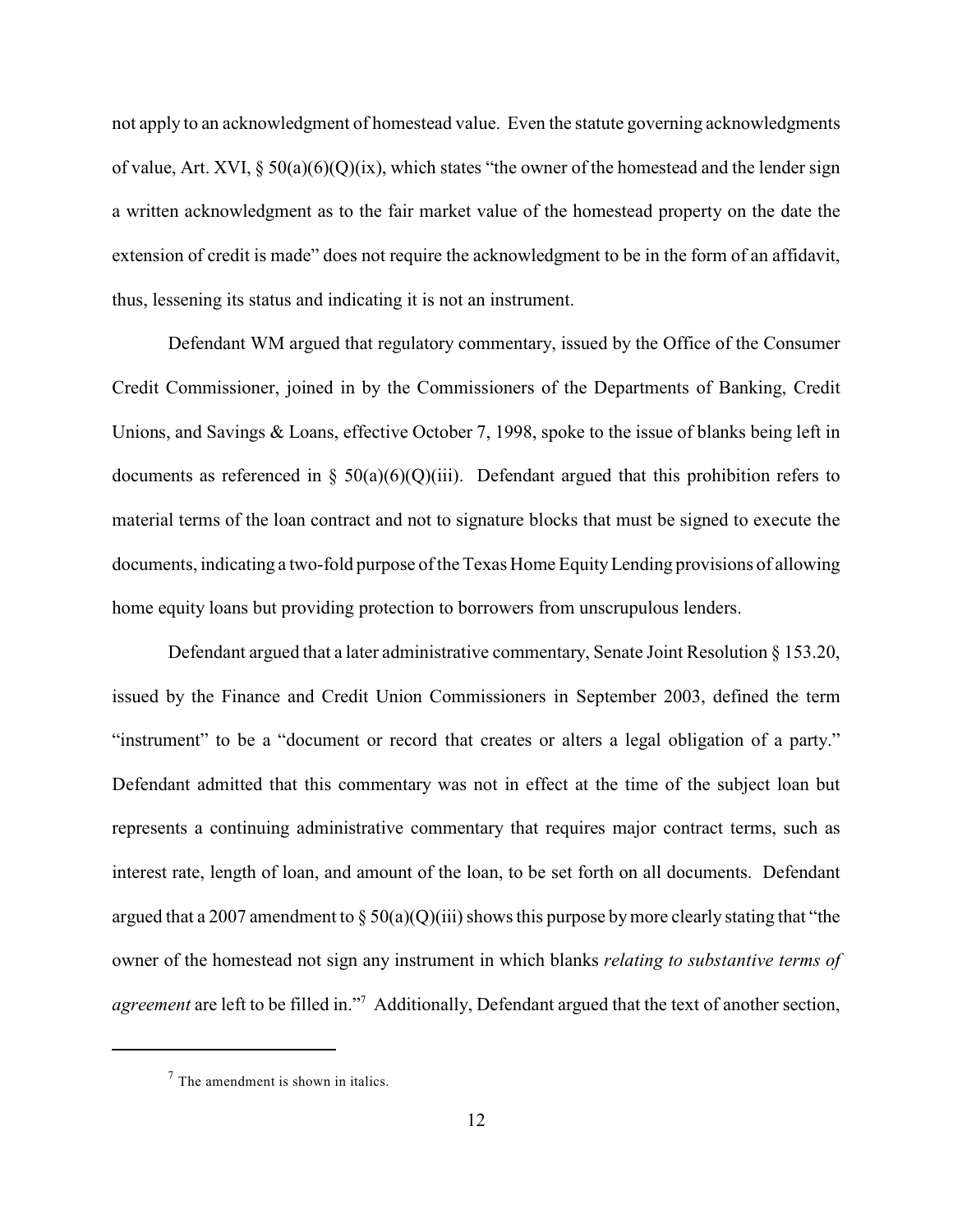Art. XVI,  $\S$  50(h),<sup>8</sup> shows the purpose of an acknowledgment is not to create or alter a legal obligation of a party but to allow the lender (or assignee for value) to later conclusively rely on the fair market value set forth on the acknowledgment as the correct value if the value was based on an appropriate appraisal and the lender had no knowledge at the time of the loan that the value was incorrect. Thus, Defendant argued an acknowledgment is for evidentiary purposes should an issue arise over the loan to value amount, providing protection for the lender because the borrower has acknowledged the lender relied upon the stated value when deciding to make the loan.

Plaintiffs countered that an acknowledgment is an "instrument" and contains information that can create or alter a legal obligation between the parties to the loan. Arguing that this document is more than just something to be used for evidentiary purposes later if needed, Plaintiffs assert that the acknowledgment form itself uses the word "instrument" twice in its text. Second, § 50(h) does more than merely allow a lender to rely on the value set forth on the acknowledgment as the appropriate value–instead,  $\S 50(h)(1)$  requires the value to have been supported by "an appraisal or evaluation prepared in accordance with a state or federal requirement applicable to an extension of credit under Subsection (a)(6)." Thus, the parties to the transaction are relying upon a determination of value by a third party, such as an appraiser. Plaintiffs argue an acknowledgment is more than some sort of supporting paperwork but is an integral document to the loan transaction.

After the hearing, the Plaintiffs provided the Court with their Damage Calculation Based on Equitable Subrogation, to which the attorney for Defendant WM approved the form thereof. This

<sup>&</sup>lt;sup>8</sup> "A lender or assignee for value may conclusively rely on the written acknowledgment as to the fair market value of the homestead property made in accordance with Subsection (a)(6)(Q)(ix) of this section if: (1) the value acknowledged to is the value estimate in an appraisal or evaluation prepared in accordance with a state or federal requirement applicable to an extension of credit under Subsection  $(a)(6)$ ; and  $(2)$  the lender or assignee does not have actual knowledge at the time of the payment of value or advance of funds by the lender or assignee that the fair market value stated in the written acknowledgment was incorrect." Tex. Const. art. XVI, § 50(h).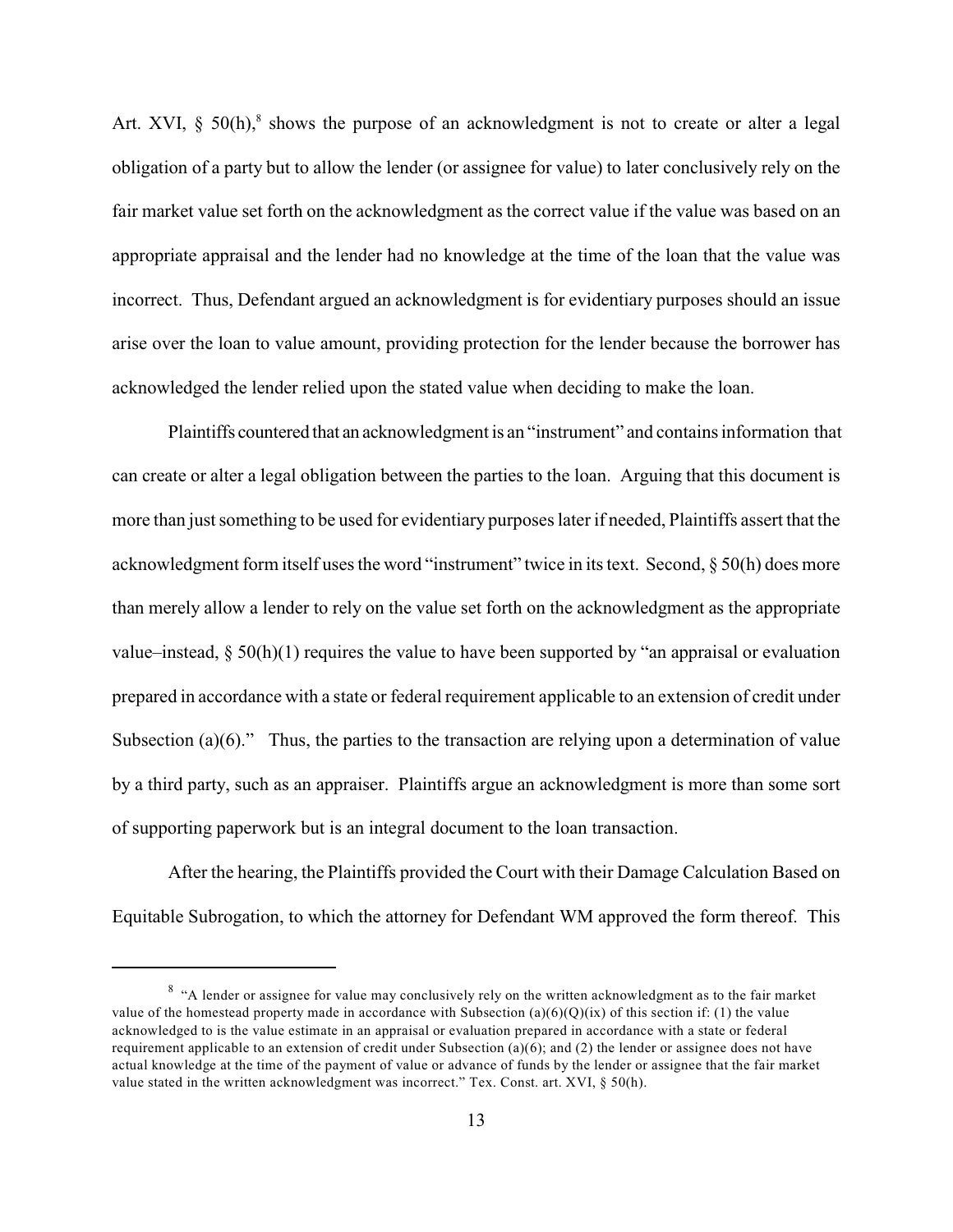document shows how damages should be calculated should the Court rule for Plaintiffs. Also, after the hearing, Defendant WM provided the Court with an opinion from the Texas Fifth Court of Appeals that it asserts is dispositive of the limitations issue presented, *Rivera v.Countrywide Home Loans, Inc., et al.*, No. 05-07-00962-CV, 262 S.W.3d 834, 2008 WL 3196646 (Tex. App.-Dallas Aug. 8, 2008, *reh'g overruled* Oct. 3, 2008, *second reh'g overruled* Oct. 28, 2008, no. pet. h.).

In *Rivera*, the Texas appellate court determined whether the trial court had erred in granting summary judgment on limitations when it found that the several claims made in the lawsuit, including claims for violations of article XVI,  $\S 50(a)(6)(B)$ , were barred as filed more than four years after the closing date of the home equity loan. *Id***.** at 1. The court applied the four-year statute of limitations found in Texas Civil Practices and Remedies Code § 16.051, which provides a residual four-year period when no other limitations period applies, to which the parties to that suit had agreed was applicable to their constitutional cause of action. *Id.* at 3. The court was required to determine the proper date of the accrual of the cause of action, either the date of the loan closing as asserted by the lender or the date of the final installment payment due on the home equity note, or alternatively, in the event of foreclosure, on the date of the acceleration of the note, as asserted by the borrower. *Id.* The court noted that because the Texas constitutional provision does not define an accrual date for violations, the court must do so and would do so as a matter of law. *Id.* The court stated it would follow the general rule that "the accrual of a claim for purposes of limitations is 'the legal injury rule,' which states that a claim accrues 'when a wrongful act causes some legal injury, even if the fact of injury is not discovered until later, and even if all resulting damages have not yet occurred.'" *Id.* (quoting *Murphy v. Campbell*, 964 S.W.2d 265, 270 (Tex. 1997)). Thus, specifically rejecting the borrowers' argument "that the cause of action did not accrue until the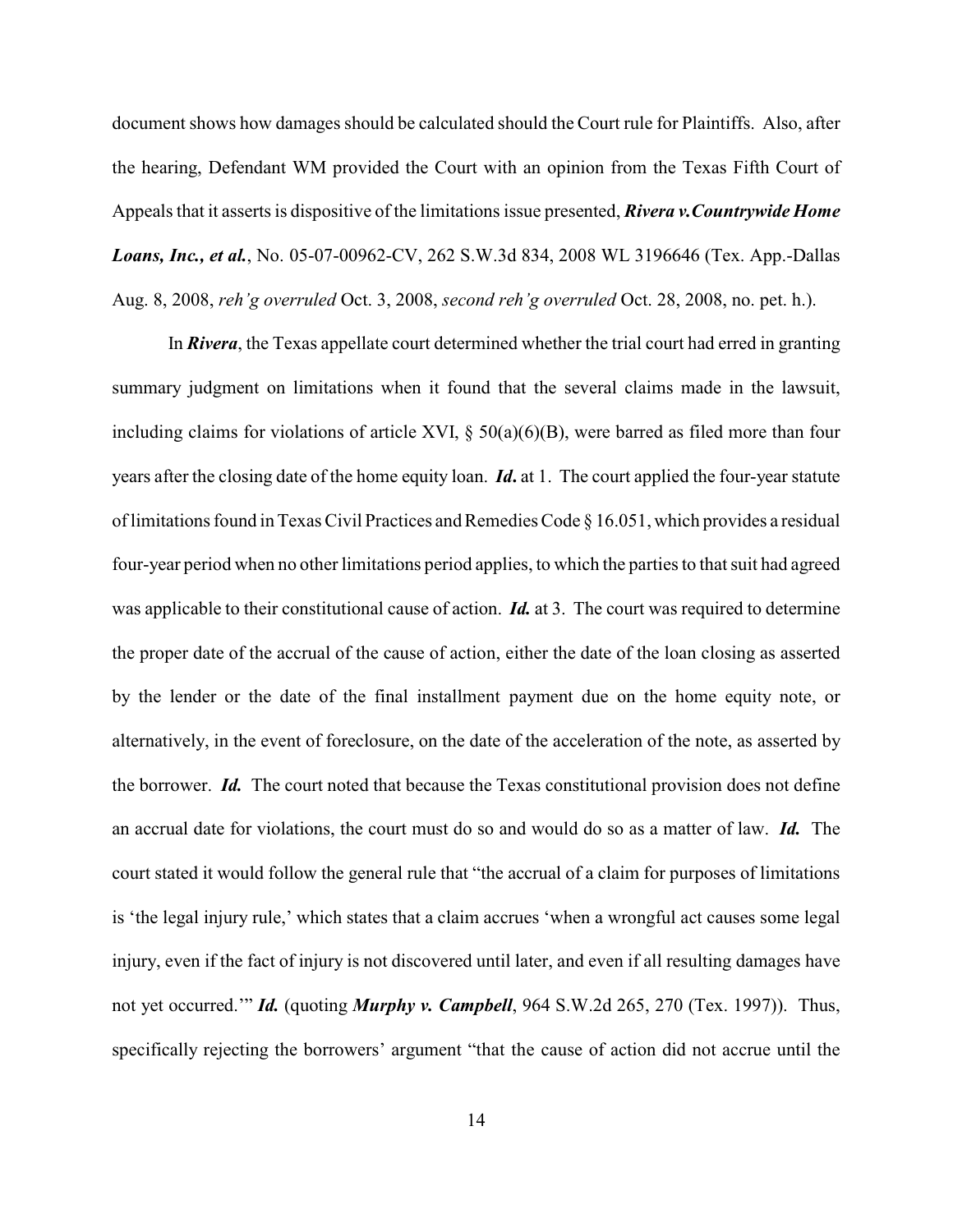'maturity date of the last note, obligation, or installment,'" the court concluded that the legal injury occurred when the loan was made in violation of the home equity statute, which would be the date of the closing of the loan. *Id.* at 4. The court found that the plaintiffs' defense of the discovery rule to defeat limitations was made too late– the defense was made after the submission date of the summary judgment motions and without leave of court. *Id.*

The Court finds that Defendant WM has proven the validity of its purchase money vendor's lien and purchase money deed of trust lien on the Property and that it is the owner of a valid and perfected vendor's lien and deed of trust against the Property. Plaintiff originally borrowed \$104,400 from CLN Mortgage to purchase the Property, which loan was secured by a first lien on the Property, all of which were assigned to Countrywide Funding Corporation d/b/a America's Wholesale Lender. The loan proceeds from Defendant AMC (the \$121,500 loan to Plaintiffs Mary Ortegon and Jerry Lopez, Jr. on April 16, 2003) were used to pay the CLN/Countrywide Mortgage, and the liens securing the CLN/Countrywide loan were released. Defendant WM is the beneficial owner of this AMC loan and its securing liens by assignment from Defendant AMC.

As the statement by a Texas court on a Texas statute, and being the only decision out by a Texas court on this area of law, this Court will follow *Rivera* and will apply its holdings to this situation. The closing of Plaintiff Ortegon'sloan was April 16, 2003. Plaintiff Ortegon did not file bankruptcy until July 6, 2007, so there is no issue of tolling of the limitations period by her bankruptcy filing. According to Plaintiff Ortegon's proffered testimony, at the loan closing, she obtained a copy of the Affidavit that she and Jerry Lopez, Jr. had signed but that contained two blanks with no information filled in. On September 26, 2007, Plaintiffs filed this adversary proceeding to assert the violation of the Texas Home Equity Lending provisions, a date more than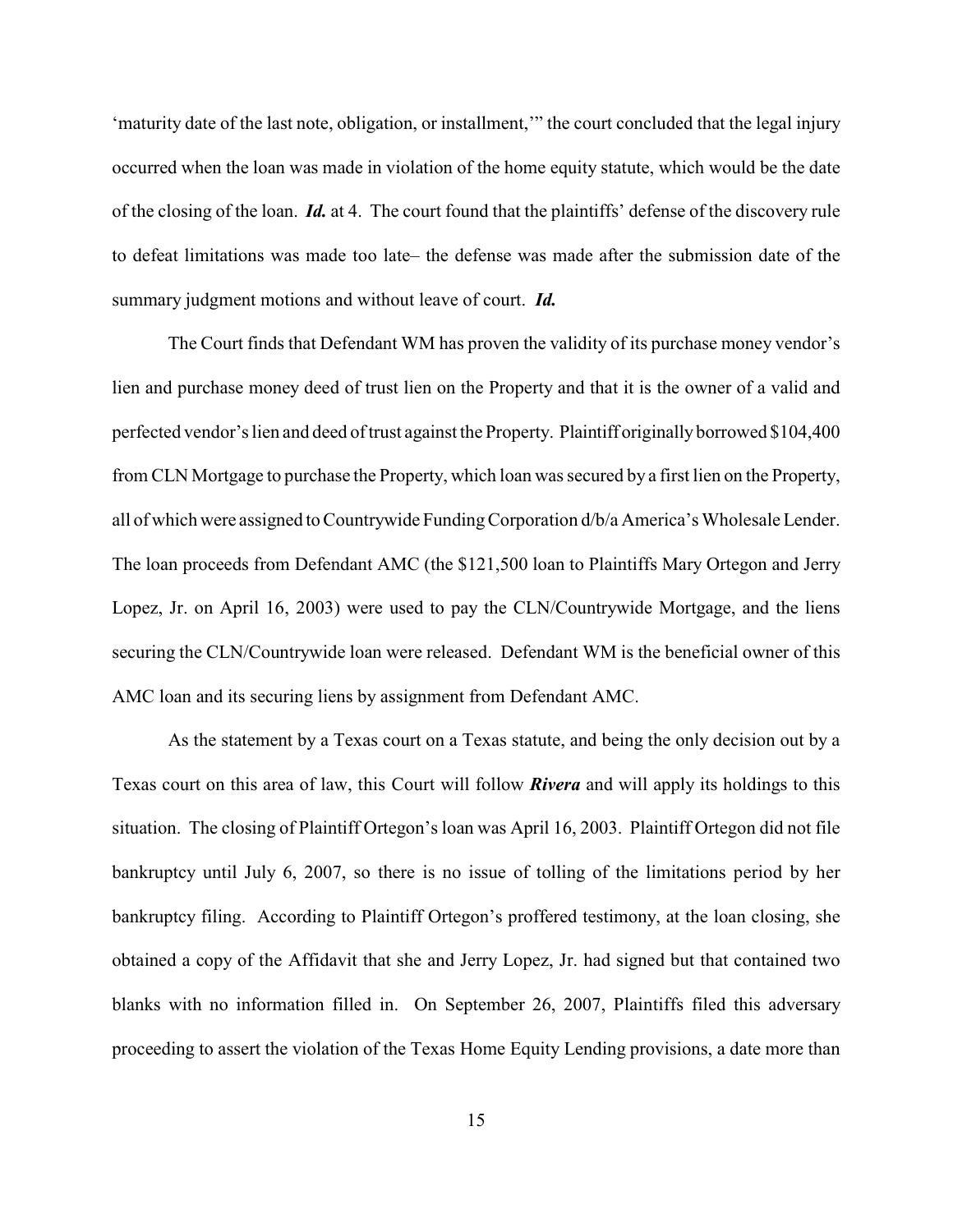four years after the closing date. This suit is barred by the four-year statute of limitations period found in Texas Civil Practices and Remedies Code § 16.051.

The Court will not rule on whether the discovery rule as an affirmative defense to the application of limitations applies. In their pleadings, specifically Plaintiffs' Original Complaint, Plaintiffs did not plead any facts to put Defendant on notice that Plaintiffs would argue that Plaintiff Ortegon was somehow prevented from discovering the document defect. In the proffer of testimony, Plaintiff Ortegon did not present any facts that kept her from knowing about her claim. Instead, Plaintiffs made the legal argument that, because Texas Constitution Art. XVI, Sec.  $50(a)(6)(Q)(x)(f)$ requires a borrower to make demand on the lender to cure the violation and provide an opportunity to cure prior to the borrower's commencing suit, limitations cannot begin until demand is made, and that this period to make demand could be the life of the loan. Plaintiffs did not file any responsive pleadings to Defendants' answers that asserted limitations as an affirmative defense.

The Court will address one argument made by her attorney that she was an unsophisticated plaintiff and would not have known of the violation had she not visited with him about filing bankruptcy and brought her home loan documents with her, and he discovered the problem. However, the violation at issue was not hidden, even for a person such as Plaintiff Ortegon. As part of the loan closing, she signed several documents that contained text that clearly warned her to not sign any documents that contained blanks, yet she did. She signed a document at closing entitled "Receipt of Copies" in which she acknowledged receiving, at the time of the loan, copies of documents related to the loan. *See* Plaintiffs' Exhibit 10 (Receipt of Copies document).<sup>9</sup> According

 $9$  Plaintiffs describe the contents of their Exhibit 10 as "Various Notices and Disclosures executed in connection with the extension of credit. In Exhibit 10, Plaintiffs include other sorts of notices and disclosures they received at closing, such as notices of right to rescind, right to cancel, RESPA servicing disclosures, loan agreement riders, and other sorts of disclosures.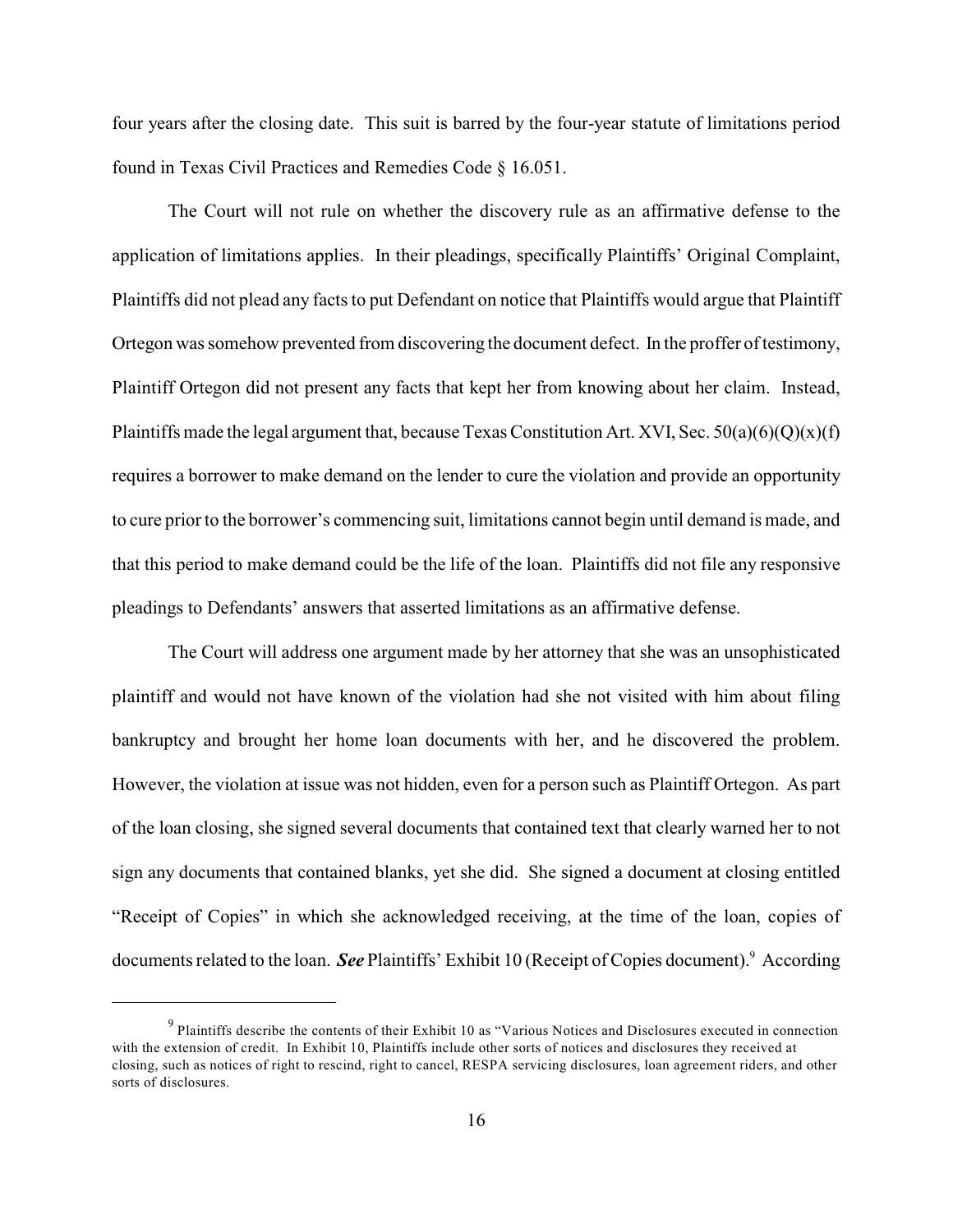to that Receipt of Copies, she and Jerry Lopez, Jr. obtained at closing many listed documents, including an "Affidavit Regarding Fair Market Value (Copy of signed document(s) containing no blanks.)." *Id.* Another document included as part of Plaintiffs' Exhibit 10 is entitled "Home Equity Loan Affidavit" and states in paragraph 5 that "none of the instruments, documents or papers signed by the Affiants contained blanks when signed." *Id***.** (the Affiants are Plaintiff Ortegon and Jerry Lopez, Jr.). Another document included as part of Plaintiffs' Exhibit 10, entitled "Exhibit 2 Home Equity Affidavit (If Any Item Is Not True, The Affiants Should Handwrite Appropriate Corrections)," which Plaintiff Ortegon and JerryLopez, Jr. signed, states in paragraph 11 that "None of the instruments, documents, or papers signed by the Affiants contained blanks when signed." *Id.*<sup>10</sup>

The Court will also not rule on whether an Affidavit of Acknowledgment as to Fair Market Value of Homestead Property is an instrument that creates or alters a legal obligation.<sup>11</sup>

In sum, the applicable four-year period for limitations found in Texas Civil Practices and Remedies Code § 16.051 bars all claims made in Plaintiffs' Original Complaint that a violation of Texas Constitution Art. 16, Sec.  $50(a)(6)(Q)(iii)$  occurred when, at the loan closing on April 16,

 $10$  The Receipt of Copies is undated. The Home Equity Loan Affidavit was sworn to and notarized on April 16, 2003, while the Exhibit 2 Home Equity Affidavit (If Any Item Is Not True, The Affiants Should Handwrite Appropriate Corrections) was sworn to and notarized April 10, 2003. The reason for the difference in the dates is not known.

 $11$  It is interesting to note that the following documents, all admitted as exhibits, being the Texas Home Equity Adjustable Rate Note, Texas Home Equity Adjustable Rate Rider, Texas Home Equity Security Instrument (First Lien), and the Texas Home Equity Affidavit and Agreement (First Lien) have language instructing the borrower to not sign the document if there are any blanks left to be completed. Additionally, the Texas Home Equity Affidavit and Agreement (First Lien) instructs the borrower "Do not sign this Texas Home Equity Affidavit and Agreement until you have executed an Acknowledgment Regarding Fair Market Value, and received and reviewed the Texas Home Equity Note and the Texas Home Equity Security Instrument." That same Texas Home Equity Affidavit and Agreement also contains the following representation by the borrower, included in section 1, paragraph P, that "No owner of the Property has signed an instrument in which applicable blanks were left to be filled in. There are no blanks in this Texas Home Equity Affidavit and Agreement, the Note, or the Security Instrument." This prohibition against blanks in documents does not include the Acknowledgment Regarding Fair Market Value, although it is existence is recognized in the Texas Home Equity Affidavit and Agreement, specifically under the title of the Affidavit and Agreement. A review of the text of the Acknowledgment shows it does not contain any instruction warning the borrower to not sign it if any blanks are present.